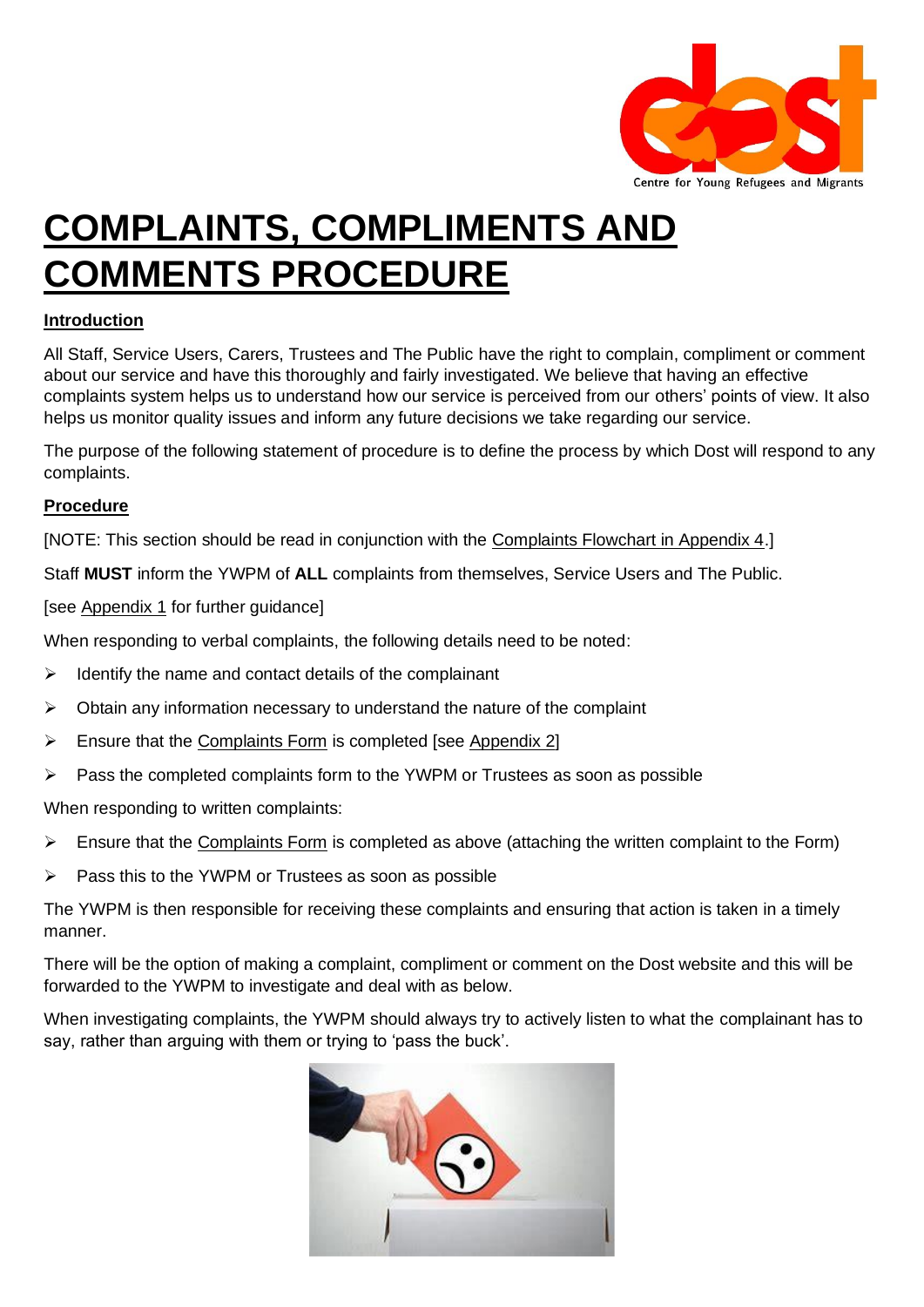The YWPM should ensure they take the following steps:

- ➢ Record the initial details of the complaint on the [Dost Complaints Register.](#page-3-1) This Register is held by the YWPM [see ['Monitoring'](#page-1-0) section below for further information].
- $\triangleright$  Meet with the complainant in order to give them a chance to discuss their feelings about the issues prompting their complaint, to outline how the Dost complaints process works, and explain what they can expect to happen next
- ➢ Establish as many of the 'facts' of the situation as is reasonably possible. This may involve a review of documentary evidence, interviewing Staff, requesting reports from Staff, as well as interviewing other relevant parties
- ➢ Meet with the complainant and all other appropriate parties in order to discuss and agree an appropriate action plan based on the above investigation. If necessary, an interpreter will be found to ensure the complainant is able to be understood and can understand
- $\triangleright$  Produce a written report outlining the conclusions of the investigation
- ➢ Notify the complainant in writing of the outcome of the investigation
- $\triangleright$  Record the outcome of the complaint on the [Complaints Register](#page-3-1)

#### **Investigating a Complaint**

If the complaint is about, or in any material way involves, the YWPM, then the YWPM must inform the Trustees of this fact. The Trustees will then decide whether it is appropriate for the YWPM to investigate the complaint and, if not, will decide who will be responsible for investigating the complaint in line with the steps set out above.

#### **Appeals Procedure**

Should the complainant remain dissatisfied by the outcome of the complaint, the YWPM must refer the matter to the Trustees for appeal.

The Trustees must then convene in order to decide whether a formal Appeal Hearing is required.

#### <span id="page-1-0"></span>**Monitoring**

All complaints made by Service Users will be noted on the [Complaints Register](#page-3-1) held by the YWPM which allows Dost to monitor:

- $\triangleright$  the number and nature of complaints received
- ➢ how these were dealt with
- $\triangleright$  any issues raised by these complaints
- $\triangleright$  all actions taken to provide better services
- ➢ the effectiveness of the Complaints Policy and Procedures.

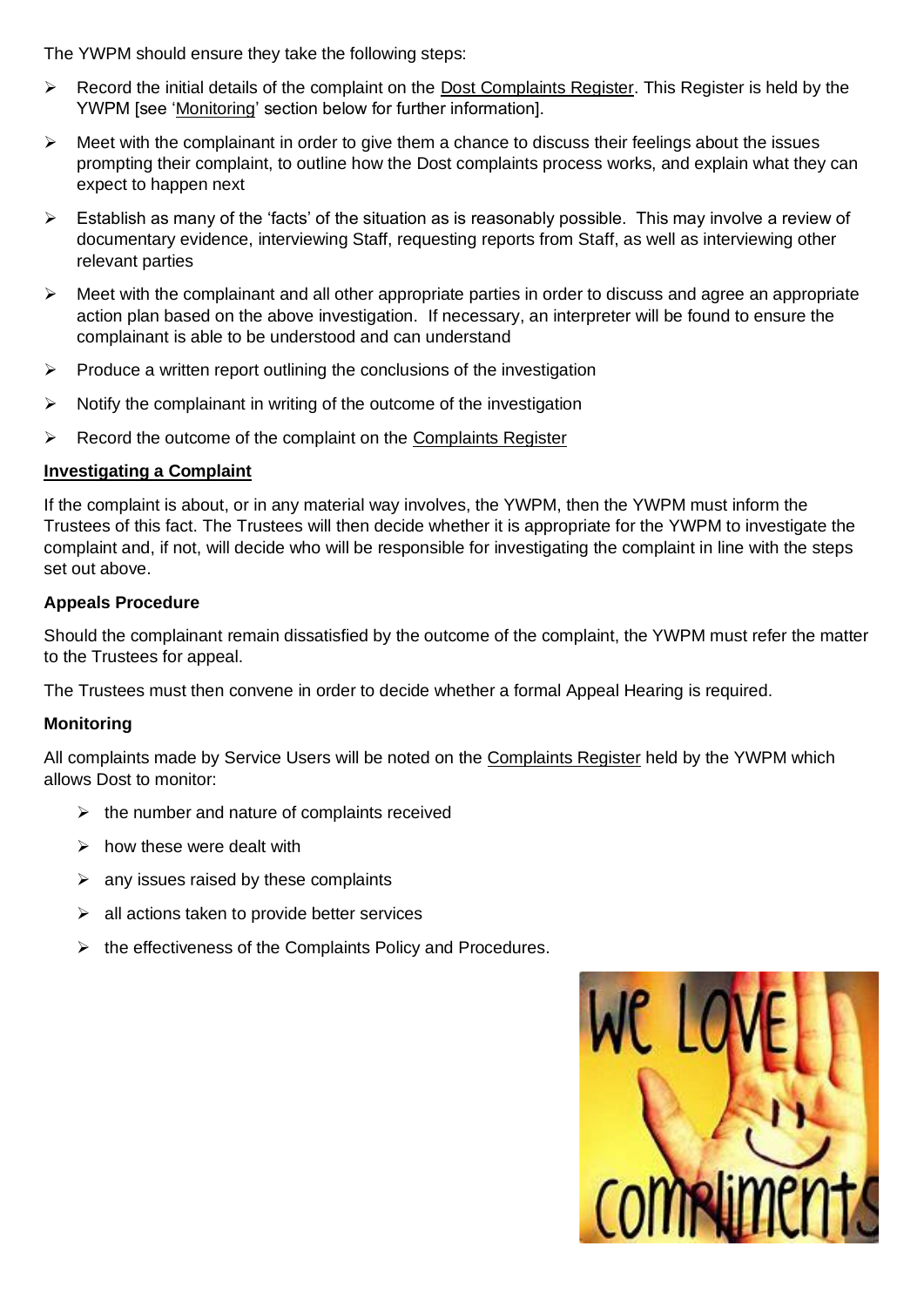#### **Appendix 1**

#### <span id="page-2-0"></span>**Guidance for Dealing with Complaints**

Most people complain because they have a problem, not because they enjoy complaining.

They may have an idea of what their problem is, but it is up to Staff to find out exactly:

- a) What the complainant perceives as the problem.
- b) What the actual problem is (which may be different from the perceived problem).

Most importantly, listen to the person and acknowledge what they are saying. You may be able to tell what the actual problem is within a few seconds - but remember that the person 'owns' the problem and has a right to be heard.

Remember, something which may seem trivial to you, may feel catastrophic to the complainant.

Firstly, find out the nature of the problem as they see it – at this stage, much of the discussion may be about emotions and there might not be much information about the actual problem.

Secondly, identify the actual problem accurately. This entails listening to the person and asking them relevant questions in order to clarify in what way Dost has failed to meet their expectations or needs (see guidelines below).

When a person comes to you with a complaint:

- ➢ Identify yourself, tell the person your name and offer to help. **NEVER** say 'it's not my job' **NEVER** get into an argument with the person – instead, acknowledge their concern
- ➢ Don't tell them what you can't do, maintain the focus on what you **CAN** do
- $\triangleright$  Ask for the facts, check that you understand the problem but take care not to interrupt them or jump to conclusions before they have finished
- ➢ Avoid technical/ professional jargon
- ➢ Finally, **DO NOT** make promises unless you are sure that you can keep them

Clarify the problem with the following questions:

- $\triangleright$  Ask the person making the complaint to specify exactly what the problem is
- $\triangleright$  Identify the background information to the problem
- $\triangleright$  Find out what the present situation is
- $\triangleright$  Explore the scale of the problem do others have the same problem, even though they have not complained?
- $\triangleright$  Find out what the complainant wants to achieve from reporting this problem
- $\triangleright$  Check your own contribution to the problem; What role are you playing in it? Are you helping or hindering the situation? (Remember: try not to be defensive)
- ➢ Examine all the pieces does the person feel that you understand what the problem is?

Once all this information has been gathered, forward the details to the YWPM who will contact the complainant within 7 working days.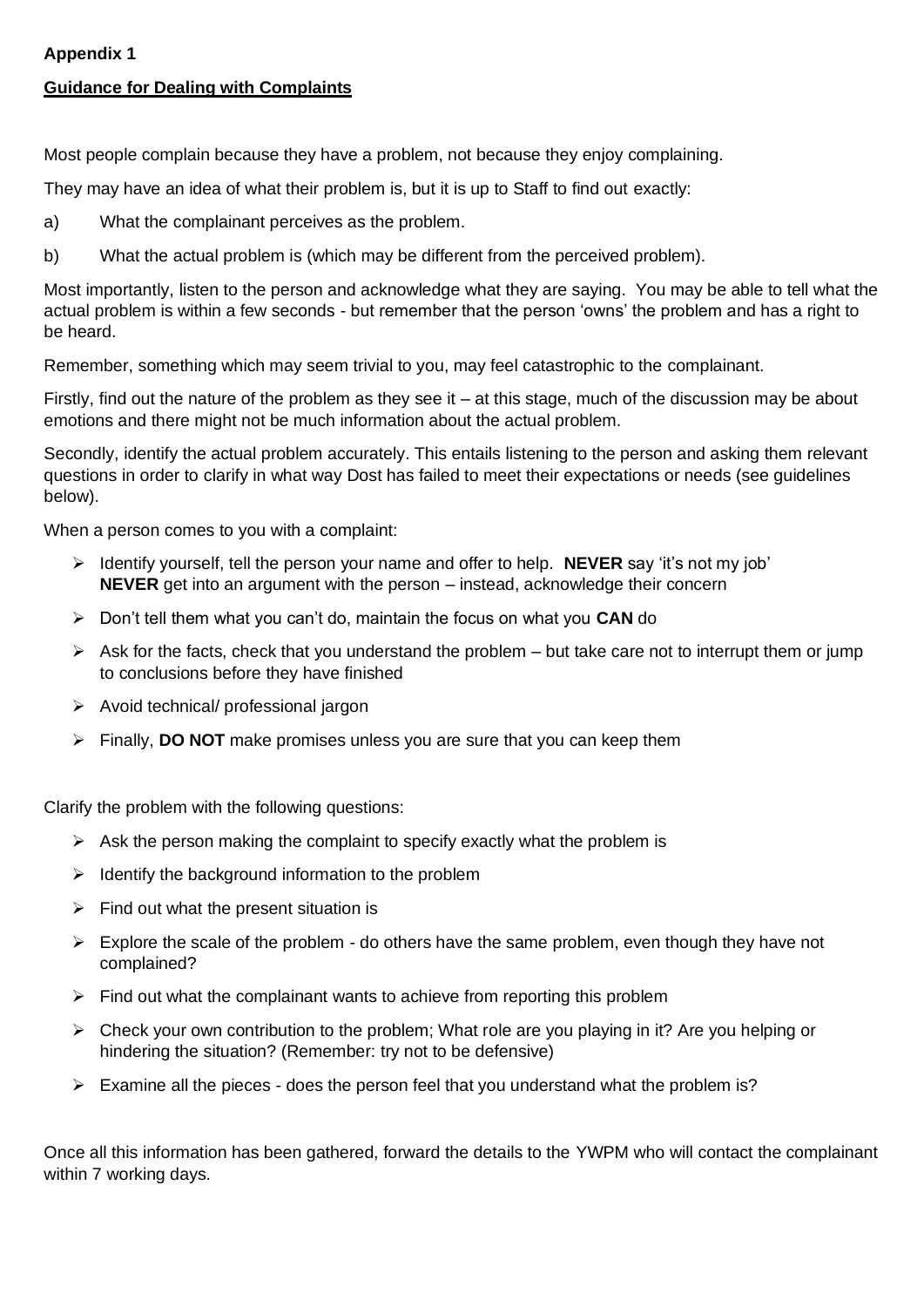## <span id="page-3-0"></span>**Appendix 2**

| <b>COMPLAINT, COMPLIMENT OR COMMENTS FC</b>          |  |  |  |  |  |  |  |
|------------------------------------------------------|--|--|--|--|--|--|--|
| Name of person making complaint, compliment,         |  |  |  |  |  |  |  |
| comment                                              |  |  |  |  |  |  |  |
| <b>Telephone Number</b>                              |  |  |  |  |  |  |  |
| Address/email address (preferred way to contact you) |  |  |  |  |  |  |  |
| Complaint, compliment, comment details               |  |  |  |  |  |  |  |
| Names, dates, activities, what happened?             |  |  |  |  |  |  |  |
|                                                      |  |  |  |  |  |  |  |
| <b>Results of investigation if relevant</b>          |  |  |  |  |  |  |  |
|                                                      |  |  |  |  |  |  |  |
| Action taken and outcome                             |  |  |  |  |  |  |  |
| Date complainant contacted with the results of the   |  |  |  |  |  |  |  |
| investigation and action taken/accepted?             |  |  |  |  |  |  |  |
| Name of person investigating complaint               |  |  |  |  |  |  |  |
| Signed and dated by investigating staff:             |  |  |  |  |  |  |  |
| <b>Signed and dated by Complainant:</b>              |  |  |  |  |  |  |  |

## <span id="page-3-1"></span>**Appendix 3**

| <b>COMPLAINTS/ SUGGESTIONS REGISTER</b> |                         |                       |                                                             |                   |                                    |  |
|-----------------------------------------|-------------------------|-----------------------|-------------------------------------------------------------|-------------------|------------------------------------|--|
| Date of<br>complaint/<br>suggestion     | <b>Received</b><br>from | <b>Received</b><br>by | <b>Action Taken and date</b><br><b>Changes implemented?</b> | <b>Follow up?</b> | <b>Outcome</b><br><b>Accepted?</b> |  |
|                                         |                         |                       |                                                             |                   |                                    |  |
|                                         |                         |                       |                                                             |                   |                                    |  |
|                                         |                         |                       |                                                             |                   |                                    |  |
|                                         |                         |                       |                                                             |                   |                                    |  |
|                                         |                         |                       |                                                             |                   |                                    |  |
|                                         |                         |                       |                                                             |                   |                                    |  |
|                                         |                         |                       |                                                             |                   |                                    |  |